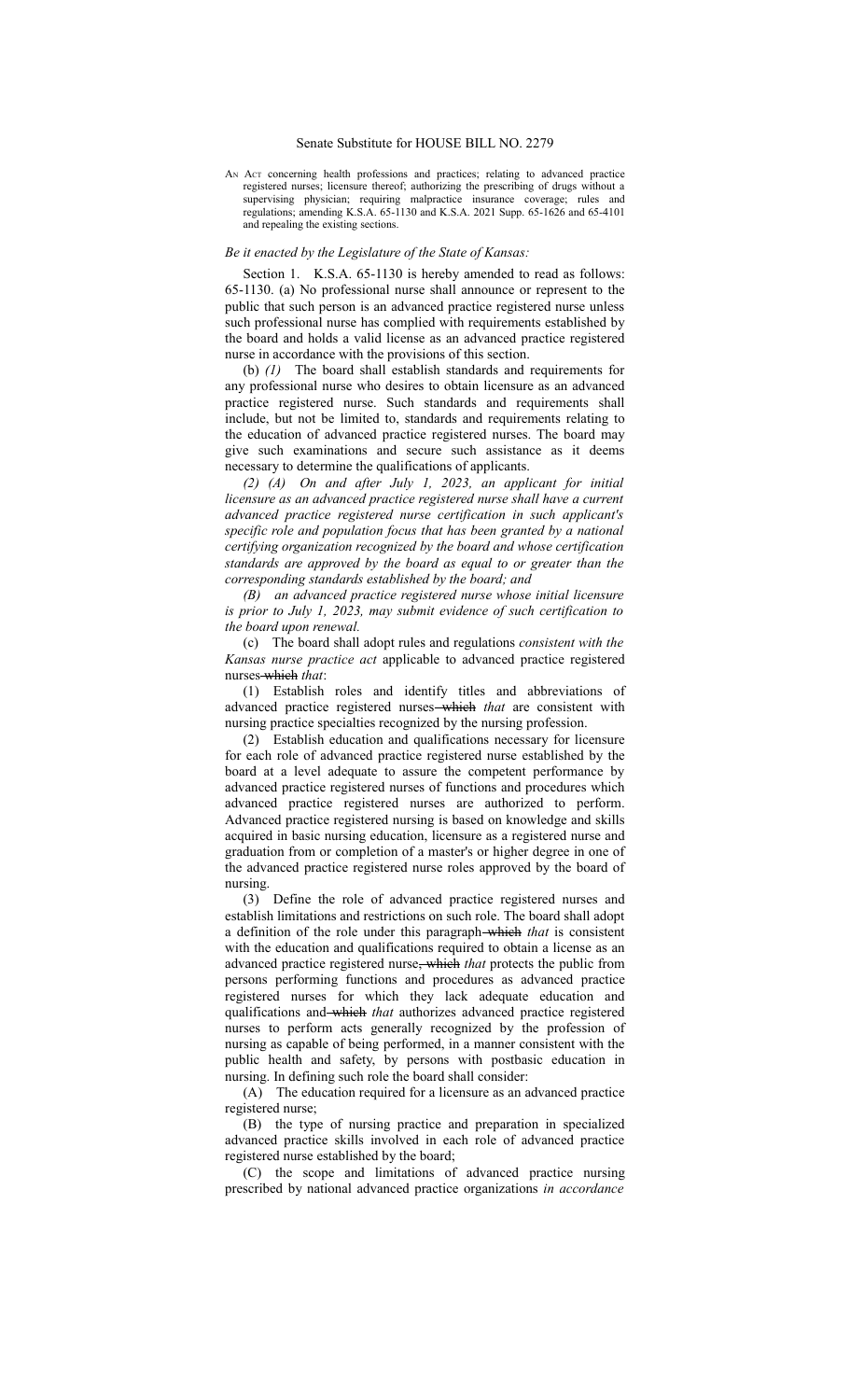*with the laws of this state*; and

(D) acts recognized by the nursing profession as appropriate to be performed by persons with postbasic education in nursing.

(d) (1) An advanced practice registered nurse may prescribe drugs pursuant to a written protocol as authorized by a responsible physician. Each written protocol shall contain a precise and detailed medical plan of care for each classification of disease or injury for which the advanced practice registered nurse is authorized to prescribe and shall specify all drugs which may be prescribed by the advanced practice registered nurse. Any written *durable medical equipment and prescribe, procure and administer any drug consistent with such licensee's specific role and population focus, except an advanced practice registered nurse shall not prescribe any drug that is intended to cause an abortion. Any drug that is a controlled substance shall be prescribed, procured or administered in accordance with the uniform controlled substances act.*

*(2) A* prescription order shall include the name, address and telephone number of the responsible physician *advanced practice registered nurse*. The An advanced practice registered nurse may not dispense drugs, but may request, receive and sign for professional samples and may distribute professional samples to patients pursuant to a written protocol as authorized by a responsible physician.

*(3)* In order to prescribe controlled substances, the advanced practice registered nurse shall:

(1) *(A)* Register with the federal drug enforcement administration; and

(2) notify the board of the name and address of the responsible physician or physicians. In no case shall the scope of authority of the advanced practice registered nurse exceed the normal and customary practice of the responsible physician

*(B) comply with federal drug enforcement administration requirements related to controlled substances*.

*(4)* An advanced practice registered nurse certified in the role of registered nurse anesthetist while functioning as a registered nurse anesthetist under K.S.A. 65-1151 through 65-1164, and amendments thereto, shall be subject to the provisions of K.S.A. 65-1151 through 65-1164, and amendments thereto, with respect to drugs and anesthetic agents and shall not be subject to the provisions of this subsection. For the purposes of this subsection, "responsible physician" means a person licensed to practice medicine and surgery in Kansas who has accepted responsibility for the protocol and the actions of the advanced practice registered nurse when prescribing drugs.

*(5) An advanced practice registered nurse shall maintain malpractice insurance coverage as a condition of rendering professional clinical services as an advanced practice registered nurse in this state and shall provide proof of insurance at the time of licensure and renewal of license. The requirements of this subsection shall not apply to an advanced practice registered nurse who:*

*(i) Practices solely in employment for which the advanced practice registered nurse is covered under the federal tort claims act or the Kansas tort claims act;*

*(ii) practices solely as a charitable healthcare provider under K.S.A. 75-6102, and amendments thereto; or*

*(iii) is serving on active duty in the armed forces of the United States.*

(e) As used in this section, "drug" means those articles and substances defined as drugs in K.S.A. 65-1626 and 65-4101, and amendments thereto.

(f) A person registered to practice as an advanced registered nurse practitioner in the state of Kansas immediately prior to the effective date of this act shall be deemed to be licensed to practice as an advanced practice registered nurse under this act and such person shall not be required to file an original application for licensure under this act. Any application for registration filed which has not been granted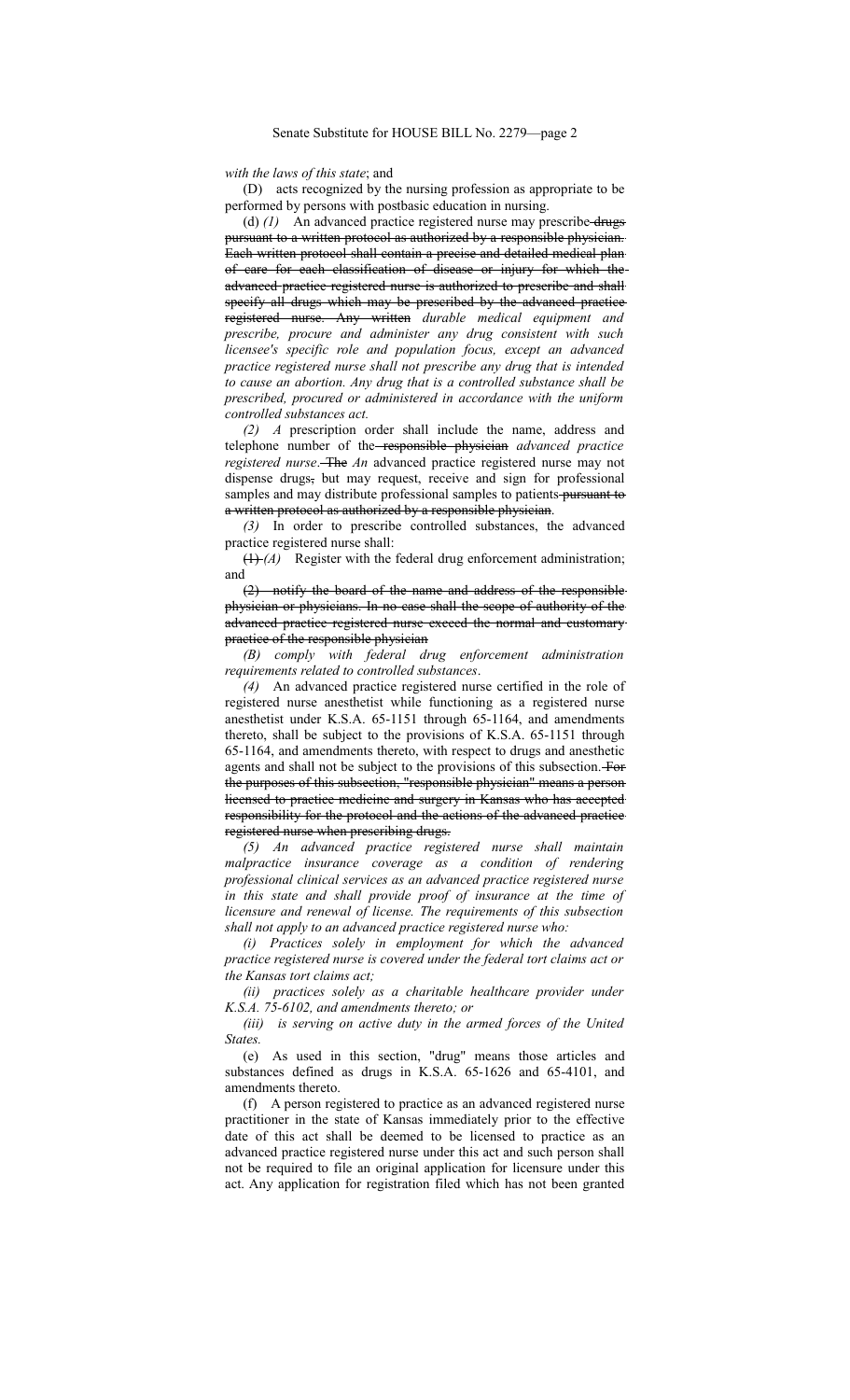prior to the effective date of this act shall be processed as an application for licensure under this act.

(g) An advanced practice registered nurse certified in the role of certified nurse-midwife and engaging in the independent practice of midwifery under the independent practice of midwifery act with respect to prescribing drugs shall be subject to the provisions of the independent practice of midwifery act and shall not be subject to the provisions of this section.

*(h) This section shall not supersede the requirements outlined in K.S.A. 65-4a08(b), and amendments thereto.*

Sec. 2. K.S.A. 2021 Supp. 65-1626 is hereby amended to read as follows: 65-1626. As used in the pharmacy act of the state of Kansas:

(a) "Address" means, with respect to prescriptions, the physical address where a patient resides, including street address, city and state.

(b) "Administer" means the direct application of a drug, whether by injection, inhalation, ingestion or any other means, to the body of a patient or research subject by:

(1) A practitioner or pursuant to the lawful direction of a practitioner;

(2) the patient or research subject at the direction and in the presence of the practitioner; or

(3) a pharmacist as authorized in K.S.A. 65-1635a*, and amendments thereto,* or K.S.A. 2021 Supp. 65-16,129, and amendments thereto.

(c) "Agent" means an authorized person who acts on behalf of or at the direction of a manufacturer, repackager, wholesale distributor, third-party logistics provider or dispenser but does not include a common carrier, public warehouseman or employee of the carrier or warehouseman when acting in the usual and lawful course of the carrier's or warehouseman's business.

(d) "Automated dispensing system" means a robotic or mechanical system controlled by a computer that:

(1) Performs operations or activities, other than compounding or administration, relative to the storage, packaging, labeling, dispensing or distribution of drugs;

(2) collects, controls and maintains all transaction information; and

(3) operates in accordance with the board's rules and regulations.

(e) "Biological product" means the same as defined in 42 U.S.C. § 262(i), as in effect on January 1, 2017.

(f) "Board" means the state board of pharmacy created by K.S.A. 74-1603, and amendments thereto.

(g) "Brand exchange," in the case of a drug prescribed, means the dispensing of a different drug product of the same dosage form and strength and of the same generic name as the brand name drug product prescribed, and in the case of a biological product prescribed, means the dispensing of an interchangeable biological product.

(h) "Brand name" means the registered trademark name given to a drug product by its manufacturer, labeler or distributor.

(i) "Co-licensed partner" means a person or pharmaceutical manufacturer that has entered into an agreement with another pharmaceutical manufacturer or an affiliate of the manufacturer to engage in a business activity or occupation related to the manufacture or distribution of a product.

(j) "Common carrier" means any person who undertakes, whether directly or by any other arrangement, to transport property, including drugs, for compensation.

(k) (1) "Compounding" means the combining of components into a compounded preparation under either of the following conditions:

(A) As the result of a practitioner's prescription drug order or initiative based on the practitioner-patient-pharmacist relationship in the course of professional practice to meet the specialized medical need of an individual patient of the practitioner that cannot be filled by an FDA-approved drug; or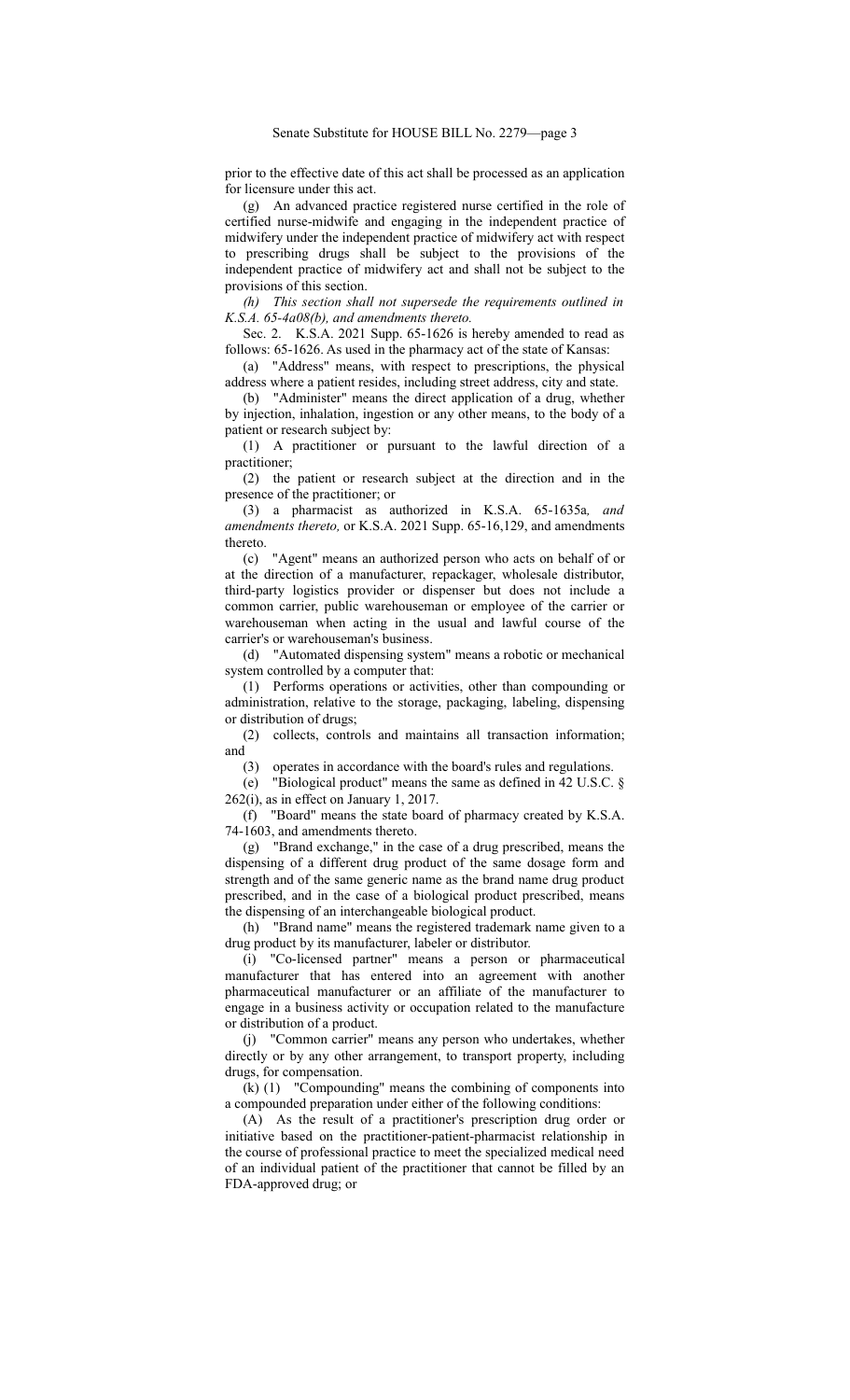(B) for the purpose of, or incidental to, research, teaching or chemical analysis, and not for sale or dispensing.

(2) Compounding includes the preparation of drugs or devices in anticipation of receiving prescription drug orders based on routine, regularly observed prescribing patterns.

(3) Compounding does not include reconstituting any mixed drug according to the FDA-approved labeling for the drug.

(l) "Current good manufacturing practices" or "CGMP" means the requirements for ensuring that drugs and drug products are consistently manufactured, repackaged, produced, stored and dispensed in accordance with 21 C.F.R. §§ 207, 210 and 211.

(m) "DEA" means the United States department of justice, drug enforcement administration.

(n) "Deliver" or "delivery" means the actual, constructive or attempted transfer from one person to another of any drug whether or not an agency relationship exists.

(o) "Device" means an instrument, apparatus, implement, machine, contrivance, implant, in vitro reagent or other similar or related article, including a component part or accessory that:

(1) (A) Is recognized in the official national formulary, or the United States pharmacopoeia, or any supplement thereof;

(B) is intended for use in the diagnosis of disease or other conditions;

(C) is used for the cure, mitigation, treatment or prevention of disease in human or other animals; or

(D) is intended to affect the structure or any function of the body of human or other animals; and

(2) (A) does not achieve its primary intended purposes through chemical action within or on the body of human or other animals; and

(B) is not dependent upon being metabolized for the achievement of any of its primary intended purposes.

(p) "Direct supervision" means the process by which the responsible pharmacist shall observe and direct the activities of a pharmacist intern or pharmacy technician, be readily and immediately available at all time activities are performed, provide personal assistance, direction and approval throughout the time the activities are performed and complete the final check before dispensing.

(q) "Dispense" or "dispensing" means to deliver prescription medication to the ultimate user or research subject by or pursuant to the lawful order of a practitioner or pursuant to the prescription of a midlevel practitioner, including, but not limited to, delivering prescription medication to a patient by mail, common carrier, personal delivery or third-party delivery to any location requested by the patient.

(r) "Dispenser" means:

(1) A practitioner or pharmacist who dispenses prescription drugs or devices or a physician assistant who has authority to dispense prescription-only drugs in accordance with K.S.A. 65-28a08(b), and amendments thereto; or

(2) a retail pharmacy, hospital pharmacy or group of pharmacies under common ownership and control that do not act as a wholesale distributor.

(s) "Distribute" or "distribution" means to deliver, offer to deliver, sell, offer to sell, purchase, trade, transfer, broker, give away, handle, store or receive, other than by administering or dispensing, any product, but does not include dispensing a product pursuant to a prescription executed in accordance with 21 U.S.C. § 353 or the dispensing of a product approved under 21 U.S.C. § 360b.

(t) "Distributor" means a person or entity that distributes a drug or device.

(u) "Diversion" means the transfer of a controlled substance from a lawful to an unlawful channel of distribution or use.

(v) "Drop shipment" means the sale, by a manufacturer, repackager or exclusive distributor, of the manufacturer's prescription drug to a wholesale distributor whereby the wholesale distributor takes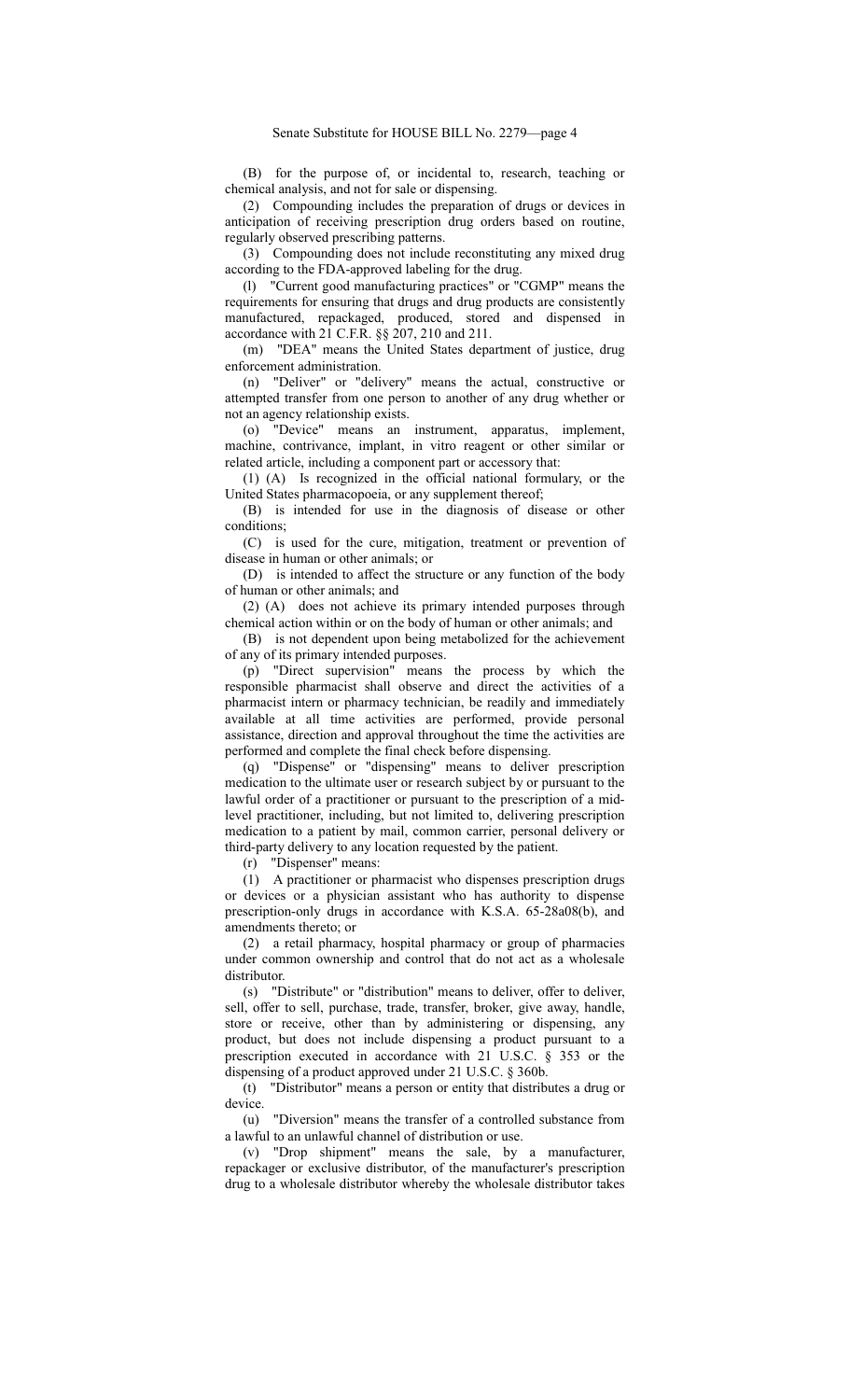title but not possession of such prescription drug and the wholesale distributor invoices the dispenser, and the dispenser receives delivery of the prescription drug directly from the manufacturer, repackager, thirdparty logistics provider or exclusive distributor, of such prescription drug.

(w) "Drug" means *articles*:

(1) Articles Recognized in the official United States pharmacopeia, or other such official compendiums of the United States, or official national formulary, or any supplement to any of them;

(2) articles intended for use in the diagnosis, cure, mitigation, treatment or prevention of disease in human or other animals;

(3) articles, other than food, intended to affect the structure or any function of the body of human or other animals; and

(4) articles intended for use as a component of any articles specified in paragraph (1), (2) or (3); but does not include devices or their components, parts or accessories, except that the term "drug" shall *does* not include amygdalin (laetrile) or any livestock remedy, if such livestock remedy had been registered in accordance with the provisions of article 5 of chapter 47 of the Kansas Statutes Annotated, prior to its repeal.

(x) "Durable medical equipment" means equipment that:

(1) Provides therapeutic benefits or enables an individual to perform certain tasks that the individual is unable to otherwise undertake due to certain medical conditions or illnesses;

(2) is primarily and customarily used to serve a medical purpose;

(3) generally is not useful to a person in the absence of an illness or injury;

(4) can withstand repeated use;

(5) is appropriate for use in the home, long-term care facility or medical care facility, but may be transported to other locations to allow the individual to complete instrumental activities of daily living that are more complex tasks required for independent living; and

(6) may include devices and medical supplies or other similar equipment determined by the board in rules and regulations adopted by the board.

(y) "Electronic prescription" means an electronically prepared prescription that is authorized and transmitted from the prescriber to the pharmacy by means of electronic transmission.

(z) "Electronic prescription application" means software that is used to create electronic prescriptions and that is intended to be installed on the prescriber's computers and servers where access and records are controlled by the prescriber.

(aa) "Electronic signature" means a confidential personalized digital key, code, number or other method for secure electronic data transmissions that identifies a particular person as the source of the message, authenticates the signatory of the message and indicates the person's approval of the information contained in the transmission.

(bb) "Electronic transmission" means the transmission of an electronic prescription, formatted as an electronic data file, from a prescriber's electronic prescription application to a pharmacy's computer, where the data file is imported into the pharmacy prescription application.

(cc) "Electronically prepared prescription" means a prescription that is generated using an electronic prescription application.

(dd) "Exclusive distributor" means the wholesale distributor that directly purchased the product from the manufacturer and is the sole distributor of that manufacturer's product to a subsequent repackager, wholesale distributor or dispenser.

(ee) "FDA" means the United States department of health and human services, food and drug administration.

(ff) "Facsimile transmission" or "fax transmission" means the transmission of a digital image of a prescription from the prescriber or the prescriber's agent to the pharmacy. "Facsimile transmission" includes, but is not limited to, transmission of a written prescription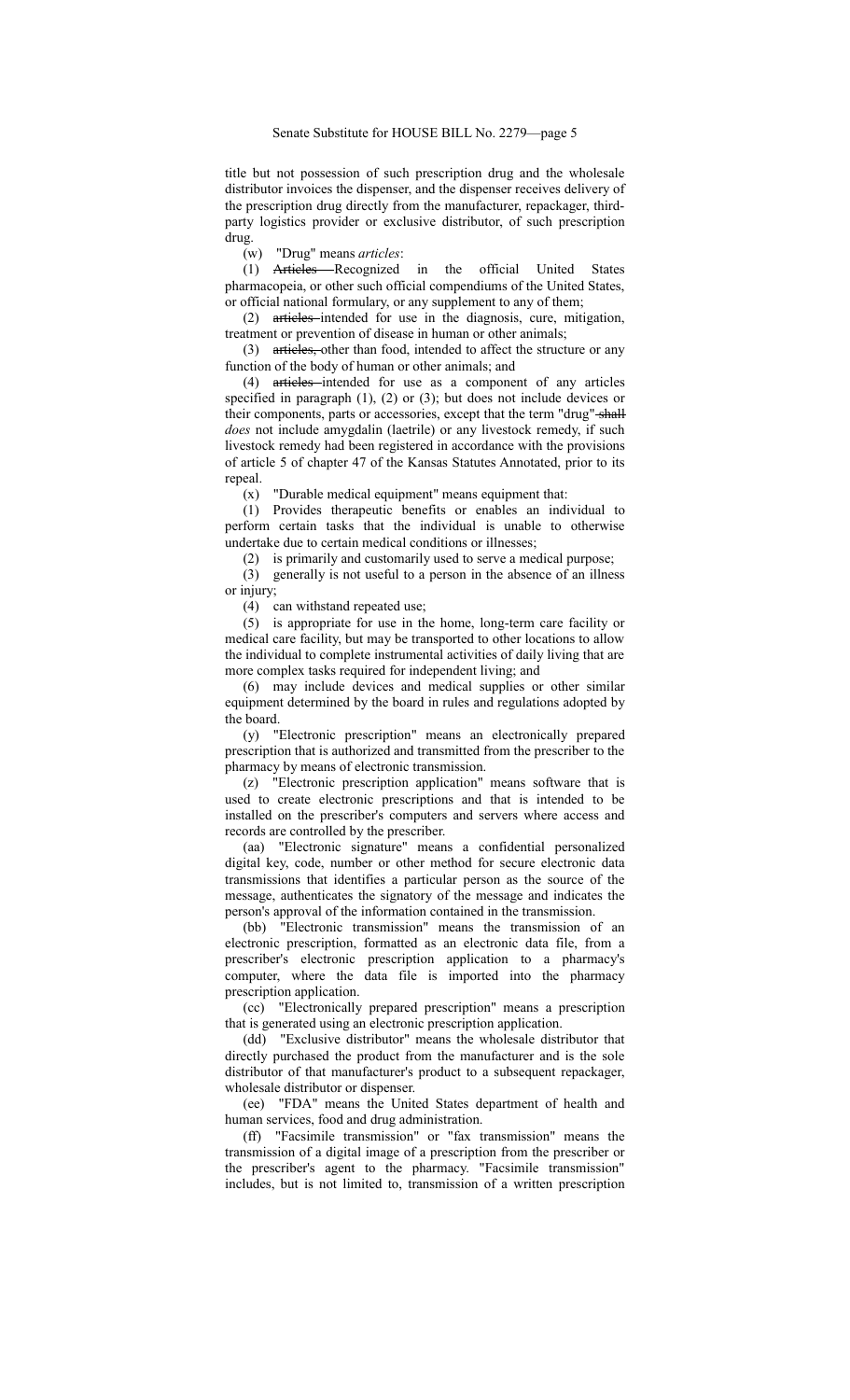between the prescriber's fax machine and the pharmacy's fax machine; transmission of an electronically prepared prescription from the prescriber's electronic prescription application to the pharmacy's fax machine, computer or printer; or transmission of an electronically prepared prescription from the prescriber's fax machine to the pharmacy's fax machine, computer or printer.

(gg) "Generic name" means the established chemical name or official name of a drug or drug product.

(hh) "Health care*Healthcare* entity" means any person that provides diagnostic, medical, surgical or dental treatment or rehabilitative care but does not include any retail pharmacy or wholesale distributor.

(ii) (1) "Institutional drug room" means any location where prescription-only drugs are stored and from which prescription-only drugs are administered or dispensed and that is maintained or operated for the purpose of providing the drug needs of:

(A) Inmates of a jail or correctional institution or facility;

(B) residents of a juvenile correctional facility or juvenile detention facility, as defined in K.S.A. 38-2302, and amendments thereto;

(C) students of a public or private university or college, a community college or any other institution of higher learning that is located in Kansas;

(D) employees of a business or other employer; or

(E) persons receiving inpatient hospice services.

(2) "Institutional drug room" does not include:

(A) Any registered pharmacy;

(B) any office of a practitioner; or

(C) a location where no prescription-only drugs are dispensed and no prescription-only drugs other than individual prescriptions are stored or administered.

(jj) "Interchangeable biological product" means a biological product that the FDA has identified in the "purple book: lists of licensed biological products with reference product exclusivity and biosimilarity or interchangeability evaluations" as meeting the standards for "interchangeability" as defined in 42 U.S.C. § 262(k), as in effect on January 1, 2017.

(kk) "Intracompany transaction" means any transaction or transfer between any division, subsidiary, parent or affiliated or related company under common ownership or control of a corporate entity, or any transaction or transfer between co-licensed partners.

(ll) "Label" means a display of written, printed or graphic matter upon the immediate container of any drug.

(mm) "Labeling" means the process of preparing and affixing a label to any drug container, exclusive of the labeling by a manufacturer, packer or distributor of a non-prescription drug or commercially packaged legend drug.

(nn) "Long-term care facility" means "nursing facility," as defined in K.S.A. 39-923, and amendments thereto.

(oo) "Medical care facility" means the same as defined in K.S.A. 65-425, and amendments thereto, except that the term *and* also includes psychiatric hospitals and psychiatric residential treatment facilities as defined by K.S.A. 39-2002, and amendments thereto.

(pp) "Manufacture" means the production, preparation, propagation, compounding, conversion or processing of a drug either directly or indirectly by extraction from substances of natural origin, independently by means of chemical or biological synthesis or by a combination of extraction and chemical or biological synthesis or the packaging or repackaging of the drug or labeling or relabeling of its container, except that this term does not include the preparation or compounding of a drug by an individual for the individual's own use or the preparation, compounding, packaging or labeling of a drug by:

(1) A practitioner or a practitioner's authorized agent incident to such practitioner's administering or dispensing of a drug in the course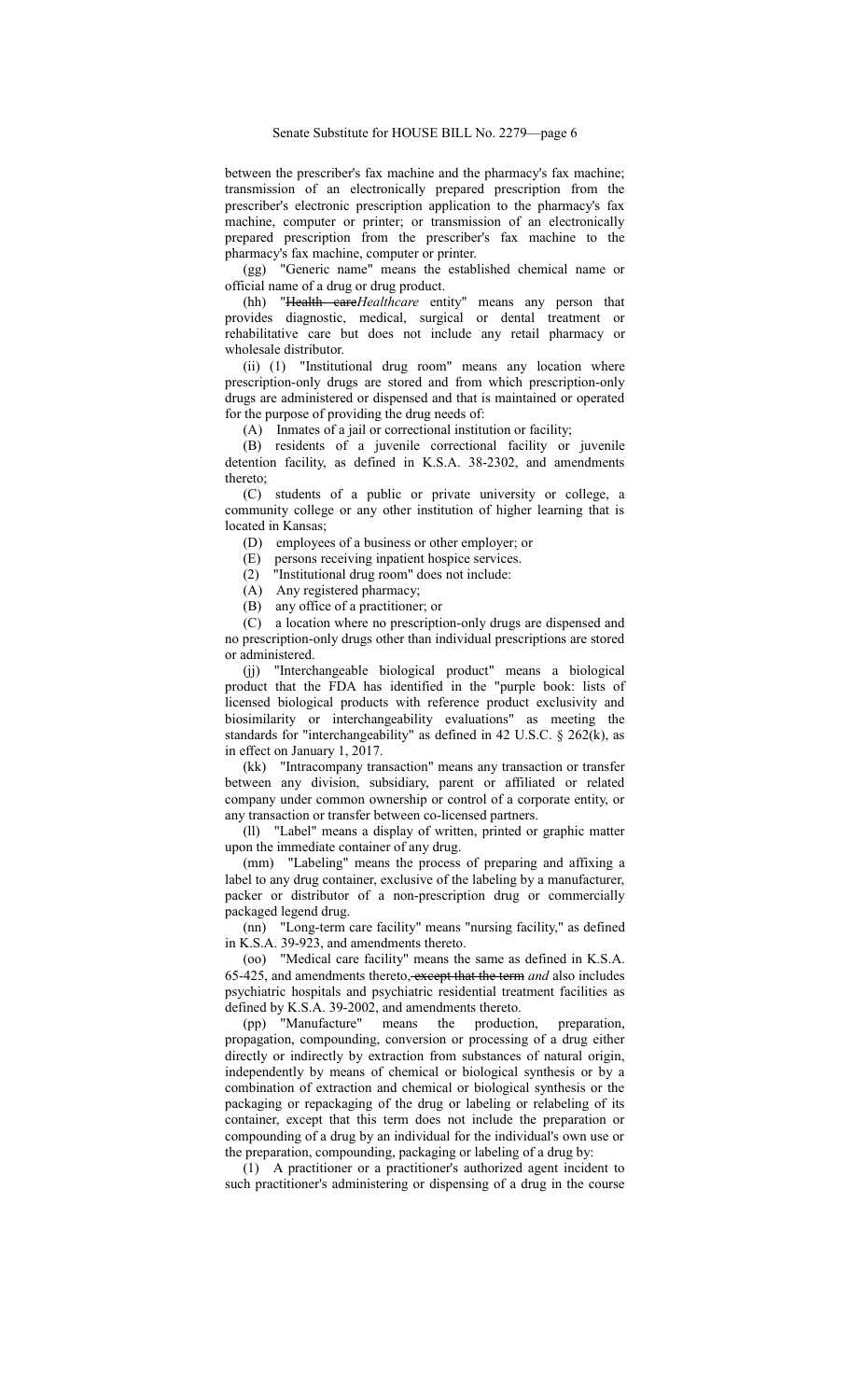of the practitioner's professional practice;

(2) a practitioner, by a practitioner's authorized agent or under a practitioner's supervision for the purpose of, or as an incident to, research, teaching or chemical analysis and not for sale; or

(3) a pharmacist or the pharmacist's authorized agent acting under the direct supervision of the pharmacist for the purpose of, or incident to, the dispensing of a drug by the pharmacist.

(qq) "Manufacturer" means:

(1) A person that holds an application approved under section 505 of the federal food, drug and cosmetic act or a license issued under section 351 of the federal public health service act for such drug or, if such drug is not the subject of an approved application or license, the person who manufactured the drug;

(2) a co-licensed partner of the person described in paragraph (1) that obtains the drug directly from a person described in paragraph (1) or  $(3)$ ; or

(3) an affiliate of a person described in paragraph (1) or (2) that receives the product directly from a person described in paragraph (1) or (2).

(rr) "Medication order" means a written or oral order by a prescriber or the prescriber's authorized agent for administration of a drug or device to a patient in a Kansas licensed medical care facility or in a Kansas licensed nursing facility or nursing facility for mental health, as such terms are defined by K.S.A. 39-923, and amendments thereto.

(ss) "Mid-level practitioner" means a certified nurse-midwife engaging in the independent practice of midwifery under the independent practice of midwifery act, an advanced practice registered nurse issued a license pursuant to K.S.A. 65-1131, and amendments thereto, who has authority to prescribe drugs-pursuant to a writtenprotocol with a responsible physician under K.S.A. 65-1130, and amendments thereto, or a physician assistant licensed pursuant to the physician assistant licensure act who has authority to prescribe drugs pursuant to a written agreement with a supervising physician under K.S.A. 65-28a08, and amendments thereto.

(tt) "Nonresident pharmacy" means a pharmacy located outside of Kansas.

(uu) "Outsourcing facility" means a facility at one geographic location or address that is engaged in the compounding of sterile drugs and has registered with the FDA as an outsourcing facility pursuant to 21 U.S.C. § 353b.

(vv) "Person" means individual, corporation, government, governmental subdivision or agency, partnership, association or any other legal entity.

(ww) "Pharmacist" means any natural person licensed under this act to practice pharmacy.

(xx) "Pharmacist-in-charge" means the pharmacist who is responsible to the board for a registered establishment's compliance with the laws and regulations of this state pertaining to the practice of pharmacy, manufacturing of drugs and the distribution of drugs. The pharmacist-in-charge shall supervise such establishment on a full-time or a part-time basis and perform such other duties relating to supervision of a registered establishment as may be prescribed by the board by rules and regulations. Nothing in this definition shall relieve other pharmacists or persons from their responsibility to comply with state and federal laws and regulations.

(yy) "Pharmacist intern" or "intern" means:

(1) A student currently enrolled in and in good standing with an accredited pharmacy program;

(2) a graduate of an accredited pharmacy program serving an internship; or

(3) a graduate of a pharmacy program located outside of the United States that is not accredited and who has successfully passed equivalency examinations approved by the board.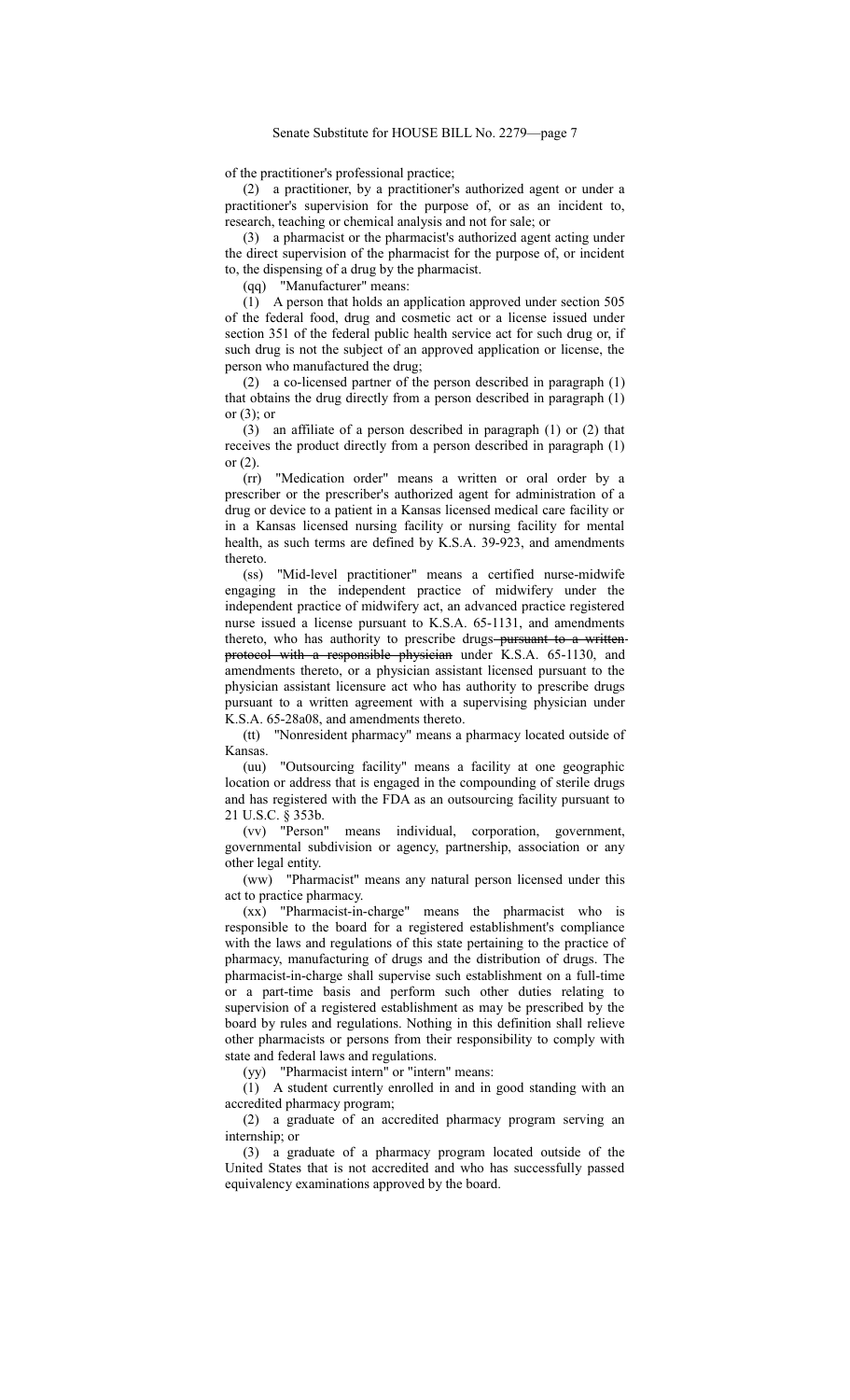(zz) "Pharmacy," "drugstore" or "apothecary" means premises, laboratory, area or other place, including any electronic medium:

(1) Where drugs are offered for sale where the profession of pharmacy is practiced and where prescriptions are compounded and dispensed;

(2) that has displayed upon it or within it the words "pharmacist," "pharmaceutical chemist," "pharmacy," "apothecary," "drugstore," "druggist," "drugs," "drug sundries" or any of these words or combinations of these words or words of similar import in any language or on any sign containing any of these words as used in the context of health, medical or pharmaceutical care or services; or

(3) where the characteristic symbols of pharmacy or the characteristic prescription sign "Rx" may be exhibited in the context of health, medical or pharmaceutical care or services. As used in this subsection, premises refers only to the portion of any building or structure leased, used or controlled by the licensee in the conduct of the business registered by the board at the address for which the registration was issued.

(aaa) "Pharmacy prescription application" means software that is used to process prescription information and is either installed on a pharmacy's computers or servers and is controlled by the pharmacy or is maintained on the servers of an entity that sells electronic pharmacy prescription applications as a hosted service where the entity controls access to the application and maintains the software and records on its server.

(bbb) "Pharmacy technician" means an individual who, under the direct supervision and control of a pharmacist, may perform packaging, manipulative, repetitive or other nondiscretionary tasks related to the processing of a prescription or medication order and who assists the pharmacist in the performance of pharmacy-related duties, but who does not perform duties restricted to a pharmacist.

(ccc) "Practitioner" means a person licensed to practice medicine and surgery, dentist, podiatrist, veterinarian, optometrist or scientific investigator or other person authorized by law to use a prescriptiononly drug in teaching or chemical analysis or to conduct research with respect to a prescription-only drug.

(ddd) "Preceptor" means a licensed pharmacist who possesses at least two years' experience as a pharmacist and who supervises and is responsible for the actions of pharmacist interns obtaining pharmaceutical experience.

(eee) "Prescriber" means a practitioner or a mid-level practitioner.

(fff) "Prescription" or "prescription order" means the front and back of a lawful written, electronic or facsimile order from a prescriber or an oral order from a prescriber or the prescriber's authorized agent that communicates the prescriber's instructions for a prescription drug or device to be dispensed.

(ggg) "Prescription medication" means any drug, including label and container according to context, that is dispensed pursuant to a prescription order.

(hhh) "Prescription-only drug" means any drug whether intended for use by human or animal, required by federal or state law, including 21 U.S.C. § 353, to be dispensed only pursuant to a written or oral prescription or order of a practitioner or is restricted to use by practitioners only.

(iii) "Probation" means the practice or operation under a temporary license, registration or permit or a conditional license, registration or permit of a business or profession for which a license, registration or permit is granted by the board under the provisions of the pharmacy act of the state of Kansas requiring certain actions to be accomplished or certain actions not to occur before a regular license, registration or permit is issued.

(jjj) "Product" means the same as defined by part H of the federal drug supply chain security act, 21 U.S.C. § 351 et seq. and 21 U.S.C. § 360eee.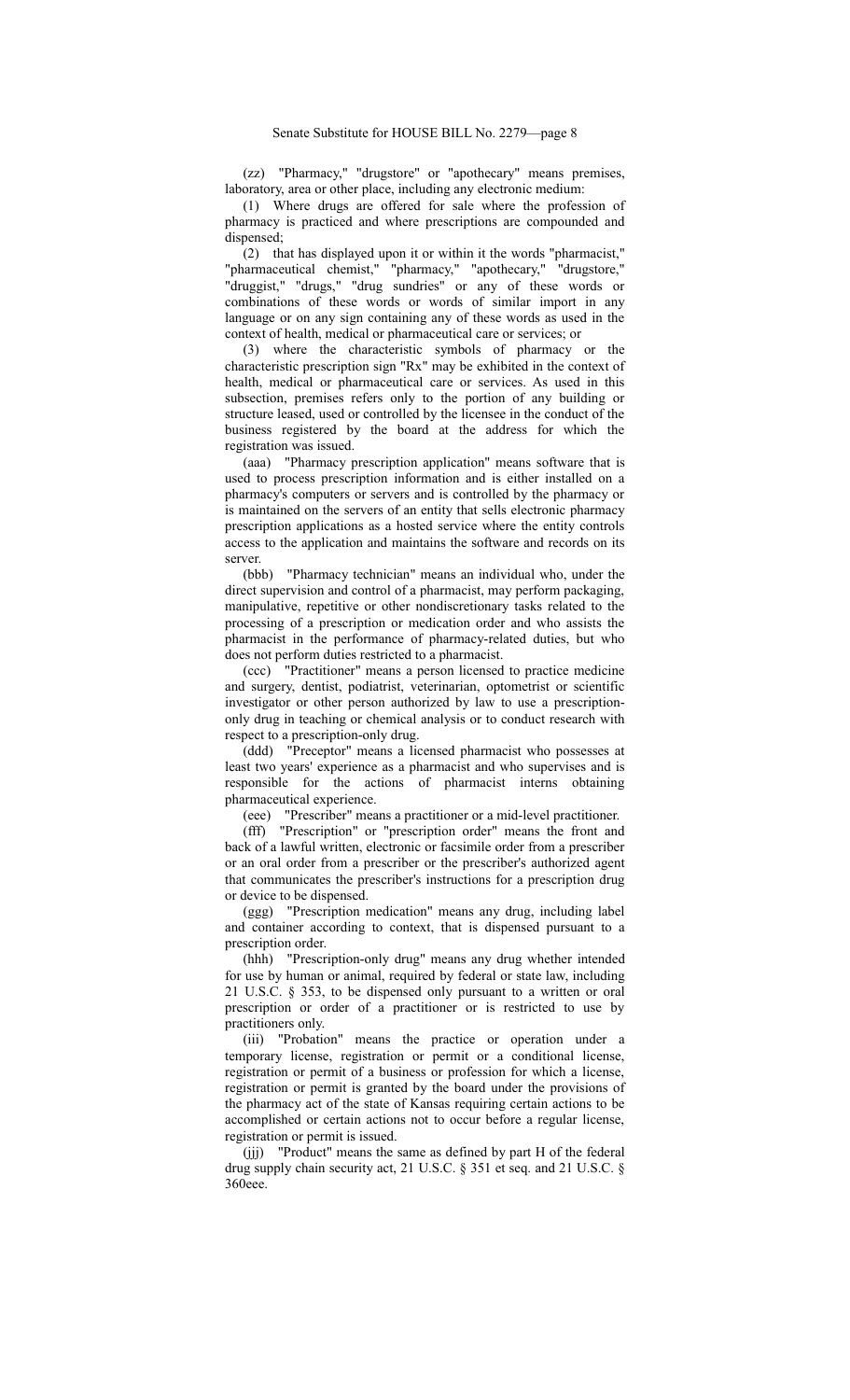(lll) "Professional incompetency" means:

(1) One or more instances involving failure to adhere to the applicable standard of pharmaceutical care to a degree that constitutes gross negligence, as determined by the board;

(2) repeated instances involving failure to adhere to the applicable standard of pharmaceutical care to a degree that constitutes ordinary negligence, as determined by the board; or

(3) a pattern of pharmacy practice or other behavior that demonstrates a manifest incapacity or incompetence to practice pharmacy.

(mmm) "Readily retrievable" or "readily available" means that records kept in hard copy or by automatic data processing applications or other electronic or mechanized record-keeping systems can be separated out from all other records quickly and easily during an inspection or investigation, or within a reasonable time not to exceed 48 hours of a written request from the board or other authorized agent.

(nnn) "Repackage" means changing the container, wrapper, quantity or label of a drug to further the distribution of the drug.

(ooo) "Repackager" means a person who owns or operates a facility that repackages.

(ppp) "Retail dealer" means a person selling at retail nonprescription drugs that are prepackaged, fully prepared by the manufacturer or distributor for use by the consumer and labeled in accordance with the requirements of the state and federal food, drug and cosmetic acts. Such nonprescription drugs shall not include: (1) A controlled substance; (2) a prescription-only drug; or (3) a drug intended for human use by hypodermic injection.

(qqq) "Reverse distributor" means a person who owns or operates an establishment that disposes of or otherwise processes saleable or nonsaleable products received from an authorized trading partner such that the product may be processed for credit to the purchaser, manufacturer or seller or disposed of for no further distribution.

(rrr) "Secretary" means the executive secretary of the board.

(sss) "Third-party logistics provider" means an entity that provides or coordinates warehousing or other logistic services of a product in interstate commerce on behalf of a manufacturer, wholesale distributor or dispenser, but does not take ownership of the product or have responsibility to direct the sale or disposition of the product.

(ttt) "Trading partner" means:

(1) A manufacturer, repackager, wholesale distributor or dispenser from whom a manufacturer, repackager, wholesale distributor or dispenser accepts direct ownership of a product or to whom a manufacturer, repackager, wholesale distributor or dispenser transfers direct ownership of a product; or

(2) a third-party logistics provider from whom a manufacturer, repackager, wholesale distributor or dispenser accepts direct possession of a product or to whom a manufacturer, repackager, wholesale distributor or dispenser transfers direct possession of a product.

(uuu) "Transaction" means the transfer of product between persons in which a change of ownership occurs.

(vvv) "Unprofessional conduct" means:

(1) Fraud in securing a registration or permit;

(2) intentional adulteration or mislabeling of any drug, medicine, chemical or poison;

(3) causing any drug, medicine, chemical or poison to be adulterated or mislabeled, knowing the same to be adulterated or mislabeled;

(4) intentionally falsifying or altering records or prescriptions;

(5) unlawful possession of drugs and unlawful diversion of drugs to others;

(6) willful betrayal of confidential information under K.S.A. 65- 1654, and amendments thereto;

(7) conduct likely to deceive, defraud or harm the public;

(8) making a false or misleading statement regarding the licensee's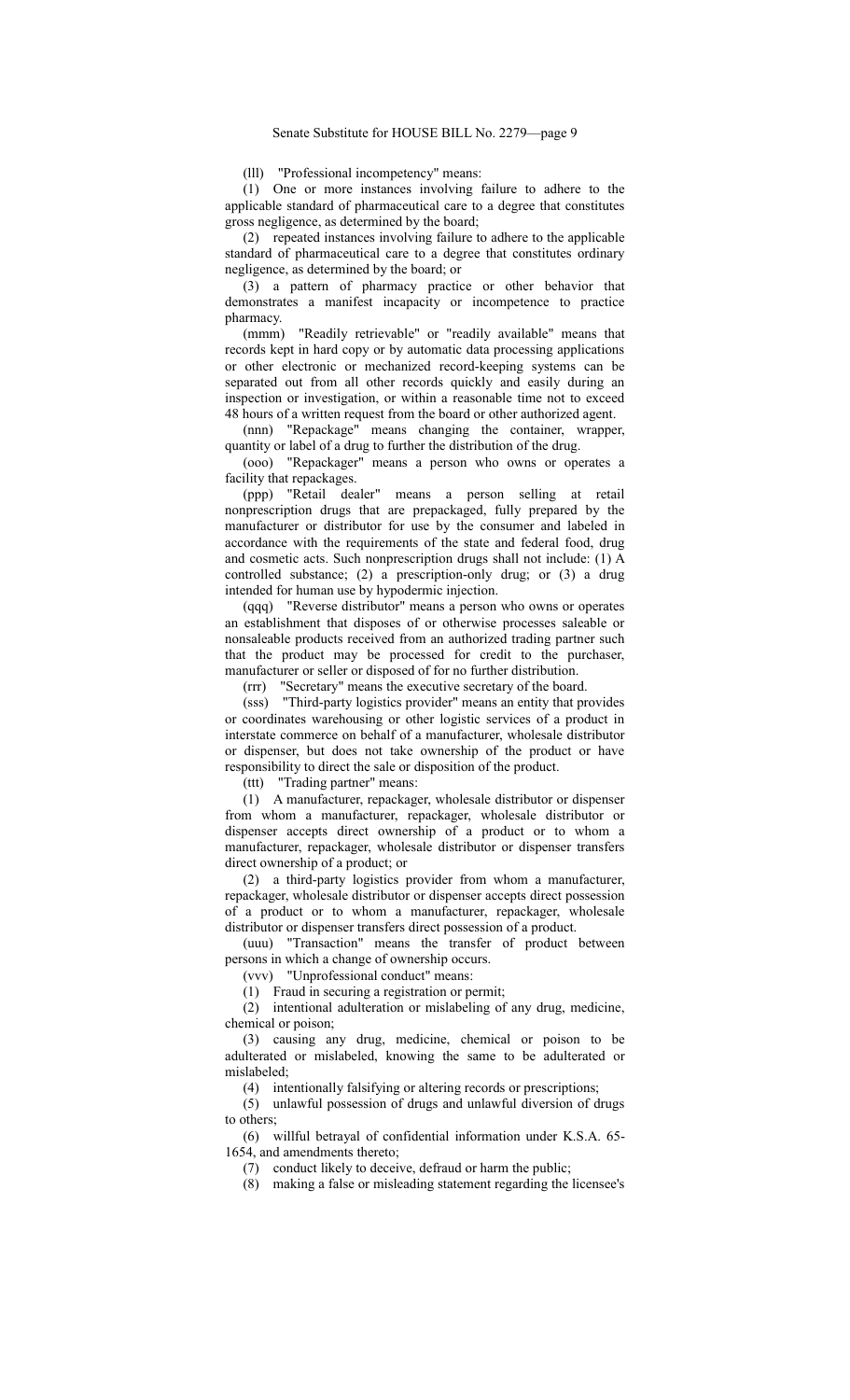professional practice or the efficacy or value of a drug;

(9) commission of any act of sexual abuse, misconduct or exploitation related to the licensee's professional practice; or

(10) performing unnecessary tests, examinations or services that have no legitimate pharmaceutical purpose.

(www) "Vaccination protocol" means a written protocol, agreed to and signed by a pharmacist and a person licensed to practice medicine and surgery by the state board of healing arts, that establishes procedures and recordkeeping and reporting requirements for administering a vaccine by the pharmacist for a period of time specified therein, not to exceed two years.

(xxx) "Valid prescription order" means a prescription that is issued for a legitimate medical purpose by an individual prescriber licensed by law to administer and prescribe drugs and acting in the usual course of such prescriber's professional practice. A prescription issued solely on the basis of an internet-based questionnaire or consultation without an appropriate prescriber-patient relationship is not a valid prescription order.

(yyy) "Veterinary medical teaching hospital pharmacy" means any location where prescription-only drugs are stored as part of an accredited college of veterinary medicine and from which prescriptiononly drugs are distributed for use in treatment of or administration to a nonhuman.

(zzz) "Virtual manufacturer" means an entity that engages in the manufacture of a drug or device for which it:

(1) Owns the new drug application or abbreviated new drug application number, if a prescription drug;

(2) owns the unique device identification number, as available, for a prescription device;

(3) contracts with a contract manufacturing organization for the physical manufacture of the drug or device;

(4) is not involved in the physical manufacture of the drug or device; and

(5) does not store or take physical possession of the drug or device.

(aaaa) "Virtual wholesale distributor" means a wholesale distributor that sells, brokers or transfers a drug or device but never physically possesses the product.

(bbbb) "Wholesale distributor" means any person engaged in wholesale distribution or reverse distribution of drugs or devices, other than a manufacturer, co-licensed partner or third-party logistics provider.

(cccc) "Wholesale distribution" means the distribution or receipt of drugs or devices to or by persons other than consumers or patients, in which a change of ownership occurs. "Wholesale distribution" does not include:

(1) The dispensing of a drug or device pursuant to a prescription;

(2) the distribution of a drug or device or an offer to distribute a drug or device for emergency medical reasons, including a public health emergency declaration pursuant to section 319 of the public health service act, except that, for purposes of this paragraph, a drug or device shortage not caused by a public health emergency shall not constitute an emergency medical reason;

(3) intracompany distribution;

(4) the distribution of a drug or device, or an offer to distribute a drug or device, among hospitals or other health care *healthcare* entities under common control;

(5) the distribution of a drug or device, or the offer to distribute a drug or device, by a charitable organization described in section 501(c) (3) of the internal revenue code of 1986 to a nonprofit affiliate of the organization to the extent otherwise permitted by law;

(6) the distribution of an intravenous drug used to maintain the equilibrium of water and minerals in the body, such as dialysis solutions; or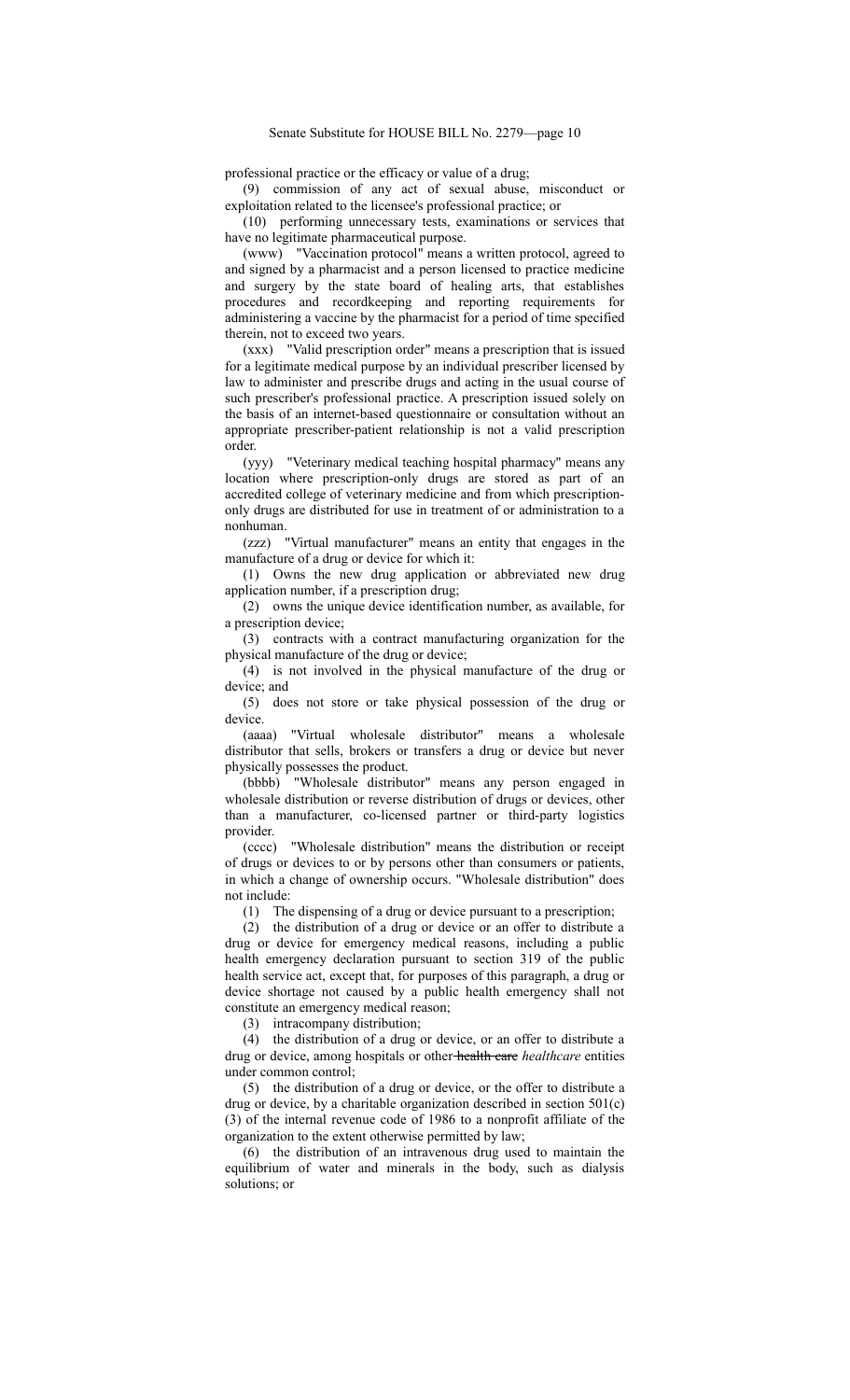(7) the sale or transfer from a retail pharmacy of expired, damaged, returned or recalled prescription drugs to the original manufacturer, originating wholesale distributor or to a reverse distributor registered in accordance with the board's rules and regulations.

Sec. 3. K.S.A. 2021 Supp. 65-4101 is hereby amended to read as follows: 65-4101. As used in this act:

(a) "Administer" means the direct application of a controlled substance, whether by injection, inhalation, ingestion or any other means, to the body of a patient or research subject by:

(1) A practitioner or pursuant to the lawful direction of a practitioner; or

(2) the patient or research subject at the direction and in the presence of the practitioner.

(b) "Agent" means an authorized person who acts on behalf of or at the direction of a manufacturer, distributor or dispenser. It *"Agent"* does not include a common carrier, public warehouseman or employee of the carrier or warehouseman.

(c) "Application service provider" means an entity that sells electronic prescription or pharmacy prescription applications as a hosted service where the entity controls access to the application and maintains the software and records on its server.

(d) "Board" means the state board of pharmacy.

(e) "Bureau" means the bureau of narcotics and dangerous drugs, United States department of justice, or its successor agency.

(f) "Controlled substance" means any drug, substance or immediate precursor included in any of the schedules designated in K.S.A. 65-4105, 65-4107, 65-4109, 65-4111 and 65-4113, and amendments thereto.

(g) (1) "Controlled substance analog" means a substance that is intended for human consumption, and at least one of the following:

(A) The chemical structure of the substance is substantially similar to the chemical structure of a controlled substance listed in or added to the schedules designated in K.S.A. 65-4105 or 65-4107, and amendments thereto;

(B) the substance has a stimulant, depressant or hallucinogenic effect on the central nervous system substantially similar to the stimulant, depressant or hallucinogenic effect on the central nervous system of a controlled substance included in the schedules designated in K.S.A. 65-4105 or 65-4107, and amendments thereto; or

(C) with respect to a particular individual, such individual represents or intends the substance to have a stimulant, depressant or hallucinogenic effect on the central nervous system substantially similar to the stimulant, depressant or hallucinogenic effect on the central nervous system of a controlled substance included in the schedules designated in K.S.A. 65-4105 or 65-4107, and amendments thereto.

(2) "Controlled substance analog" does not include:

(A) A controlled substance;

(B) a substance for which there is an approved new drug application; or

(C) a substance with respect to which an exemption is in effect for investigational use by a particular person under section 505 of the federal food, drug and cosmetic act, 21 U.S.C. § 355, to the extent conduct with respect to the substance is permitted by the exemption.

(h) "Counterfeit substance" means a controlled substance that, or the container or labeling of which, without authorization bears the trademark, trade name or other identifying mark, imprint, number or device or any likeness thereof of a manufacturer, distributor or dispenser other than the person who in fact manufactured, distributed or dispensed the substance.

(i) "Cultivate" means the planting or promotion of growth of five or more plants that contain or can produce controlled substances.

(j) "DEA" means the U.S. department of justice, drug enforcement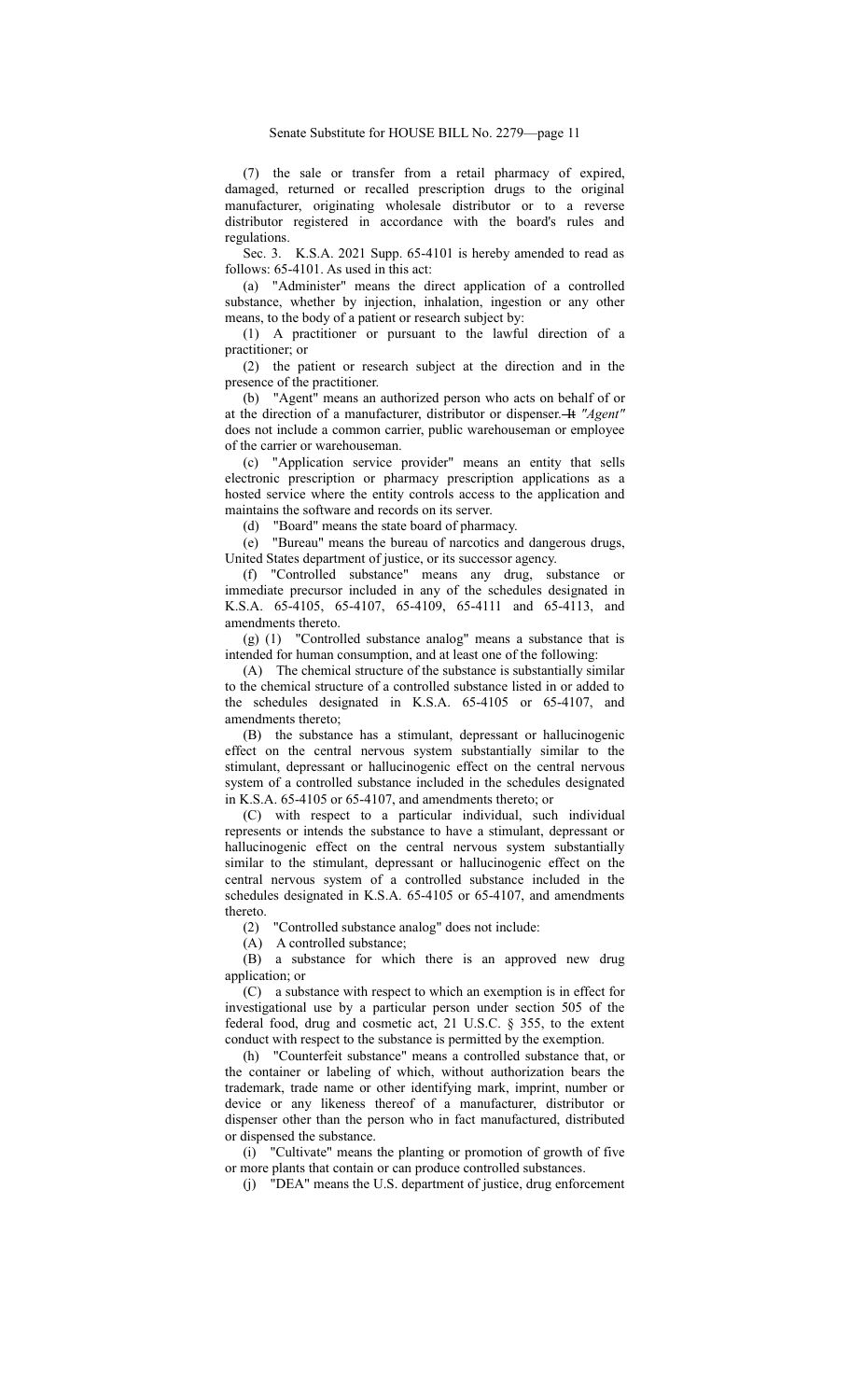administration.

(k) "Deliver" or "delivery" means the actual, constructive or attempted transfer from one person to another of a controlled substance, whether or not there is an agency relationship.

(l) "Dispense" means to deliver a controlled substance to an ultimate user or research subject by or pursuant to the lawful order of a practitioner, including the packaging, labeling or compounding necessary to prepare the substance for that delivery, or pursuant to the prescription of a mid-level practitioner.

(m) "Dispenser" means a practitioner or pharmacist who dispenses, or a physician assistant who has authority to dispense prescription-only drugs in accordance with K.S.A. 65-28a08(b), and amendments thereto.

(n) "Distribute" means to deliver other than by administering or dispensing a controlled substance.

(o) "Distributor" means a person who distributes.

(p) "Drug" means *substances*:

(1) Substances Recognized as drugs in the official United States pharmacopeia, official homeopathic pharmacopoeia of the United States or official national formulary or any supplement to any of them;

(2) substances intended for use in the diagnosis, cure, mitigation, treatment or prevention of disease in human or animals;

(3) substances (other than food)*,* intended to affect the structure or any function of the body of human or animals; and

(4) substances intended for use as a component of any article specified in paragraph (1), (2) or (3). It *"Drug"* does not include devices or their components, parts or accessories.

(q) "Immediate precursor" means a substance that the board has found to be and by rule and regulation designates as being the principal compound commonly used or produced primarily for use and that is an immediate chemical intermediary used or likely to be used in the manufacture of a controlled substance, the control of which is necessary to prevent, curtail or limit manufacture.

(r) "Electronic prescription" means an electronically prepared prescription that is authorized and transmitted from the prescriber to the pharmacy by means of electronic transmission.

(s) "Electronic prescription application" means software that is used to create electronic prescriptions and that is intended to be installed on the prescriber's computers and servers where access and records are controlled by the prescriber.

(t) "Electronic signature" means a confidential personalized digital key, code, number or other method for secure electronic data transmissions that identifies a particular person as the source of the message, authenticates the signatory of the message and indicates the person's approval of the information contained in the transmission.

(u) "Electronic transmission" means the transmission of an electronic prescription, formatted as an electronic data file, from a prescriber's electronic prescription application to a pharmacy's computer, where the data file is imported into the pharmacy prescription application.

(v) "Electronically prepared prescription" means a prescription that is generated using an electronic prescription application.

(w) "Facsimile transmission" or "fax transmission" means the transmission of a digital image of a prescription from the prescriber or the prescriber's agent to the pharmacy. "Facsimile transmission" includes, but is not limited to, transmission of a written prescription between the prescriber's fax machine and the pharmacy's fax machine; transmission of an electronically prepared prescription from the prescriber's electronic prescription application to the pharmacy's fax machine, computer or printer; or transmission of an electronically prepared prescription from the prescriber's fax machine to the pharmacy's fax machine, computer or printer.

(x) "Intermediary" means any technology system that receives and transmits an electronic prescription between the prescriber and the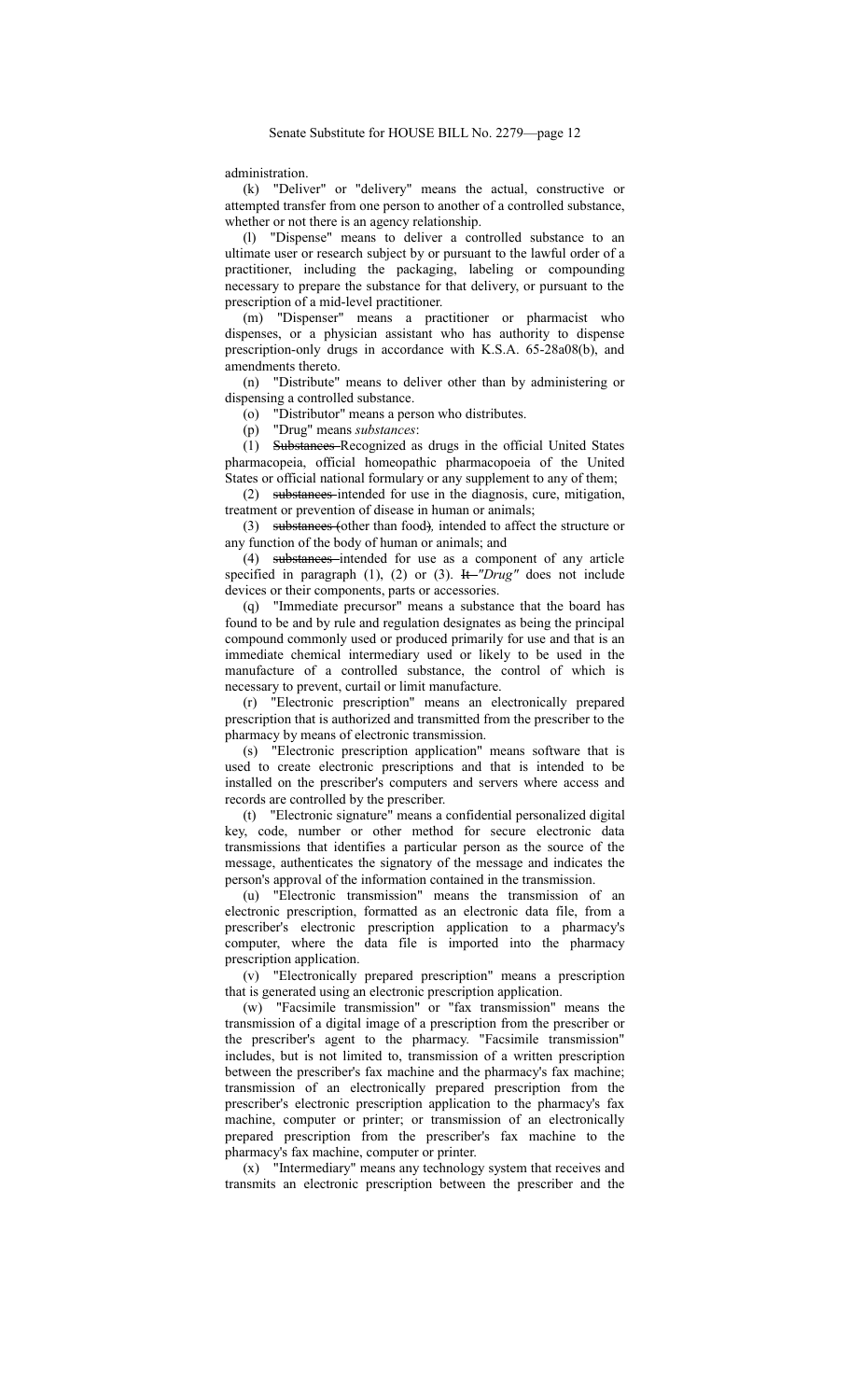pharmacy.

(y) "Isomer" means all enantiomers and diastereomers.

(z) "Manufacture" means the production, preparation, propagation, compounding, conversion or processing of a controlled substance either directly or indirectly or by extraction from substances of natural origin or independently by means of chemical synthesis or by a combination of extraction and chemical synthesis and includes any packaging or repackaging of the substance or labeling or relabeling of its container, except that this term does not include the preparation or compounding of a controlled substance by an individual for the individual's own lawful use or the preparation, compounding, packaging or labeling of a controlled substance:

(1) By a practitioner or the practitioner's agent pursuant to a lawful order of a practitioner as an incident to the practitioner's administering or dispensing of a controlled substance in the course of the practitioner's professional practice; or

(2) by a practitioner or by the practitioner's authorized agent under such practitioner's supervision for the purpose of or as an incident to research, teaching or chemical analysis or by a pharmacist or medical care facility as an incident to dispensing of a controlled substance.

(aa) "Marijuana" means all parts of all varieties of the plant Cannabis whether growing or not, the seeds thereof, the resin extracted from any part of the plant and every compound, manufacture, salt, derivative, mixture or preparation of the plant, its seeds or resin. It does not include:

(1) The mature stalks of the plant, fiber produced from the stalks, oil or cake made from the seeds of the plant, any other compound, manufacture, salt, derivative, mixture or preparation of the mature stalks, except the resin extracted therefrom, fiber, oil or cake or the sterilized seed of the plant that is incapable of germination;

(2) any substance listed in schedules II through V of the uniform controlled substances act;

(3) cannabidiol (other trade name: 2-[(3-methyl-6-(1 methylethenyl)-2-cyclohexen-1-yl]-5-pentyl-1,3-benzenediol); or

(4) industrial hemp as defined in K.S.A. 2021 Supp. 2-3901, and amendments thereto, when cultivated, produced, possessed or used for activities authorized by the commercial industrial hemp act.

(bb) "Medical care facility" shall have the meaning ascribed to that term in K.S.A. 65-425, and amendments thereto.

(cc) "Mid-level practitioner" means a certified nurse-midwife engaging in the independent practice of midwifery under the independent practice of midwifery act, an advanced practice registered nurse issued a license pursuant to K.S.A. 65-1131, and amendments thereto, who has authority to prescribe drugs pursuant to a writtenprotocol with a responsible physician under K.S.A. 65-1130, and amendments thereto, or a physician assistant licensed under the physician assistant licensure act who has authority to prescribe drugs pursuant to a written agreement with a supervising physician under K.S.A. 65-28a08, and amendments thereto.

(dd) "Narcotic drug" means any of the following whether produced directly or indirectly by extraction from substances of vegetable origin or independently by means of chemical synthesis or by a combination of extraction and chemical synthesis:

(1) Opium and opiate and any salt, compound, derivative or preparation of opium or opiate;

(2) any salt, compound, isomer, derivative or preparation thereof that is chemically equivalent or identical with any of the substances referred to in paragraph (1) but not including the isoquinoline alkaloids of opium;

(3) opium poppy and poppy straw;

(4) coca leaves and any salt, compound, derivative or preparation of coca leaves, and any salt, compound, isomer, derivative or preparation thereof that is chemically equivalent or identical with any of these substances, but not including decocainized coca leaves or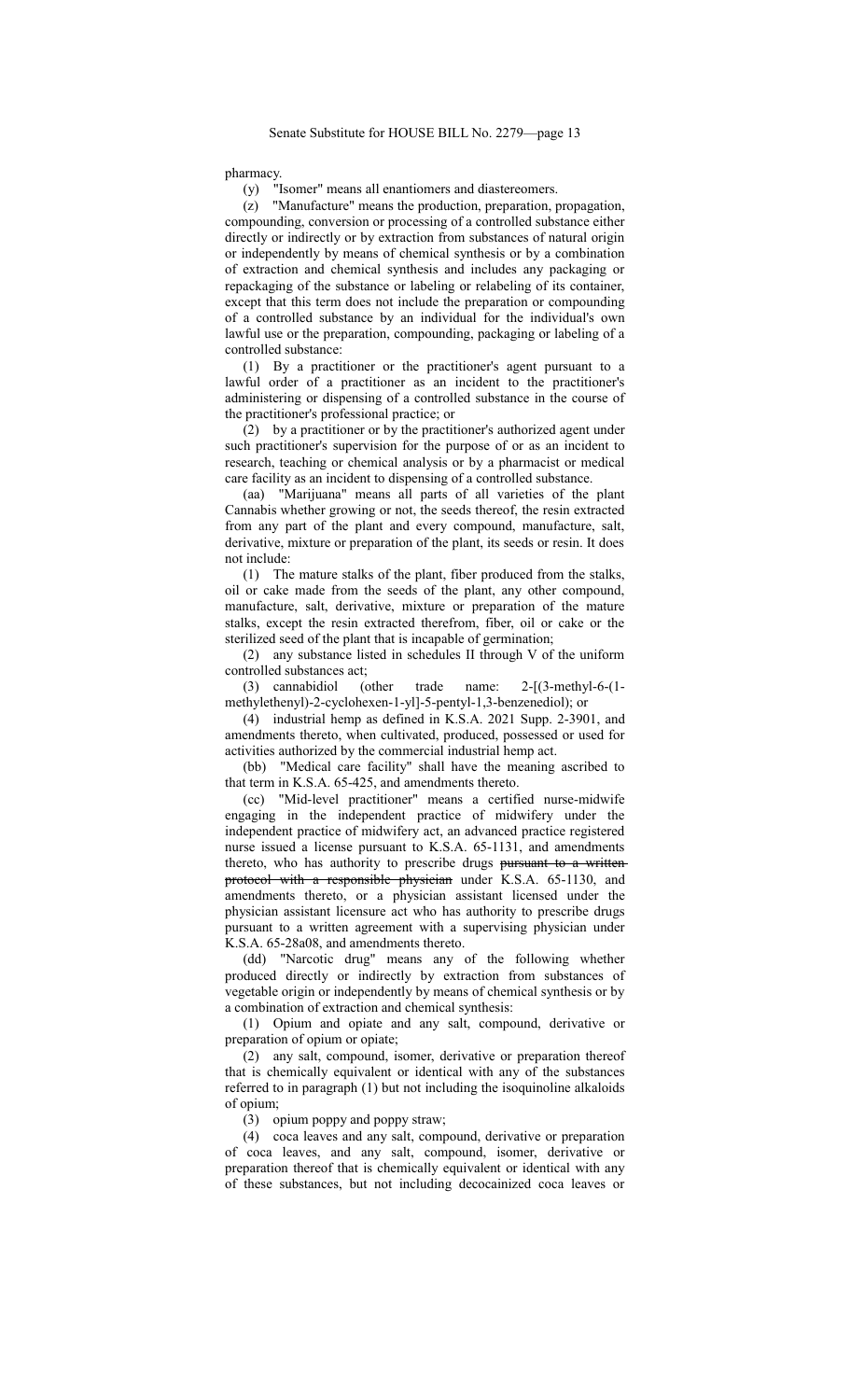## Senate Substitute for HOUSE BILL No. 2279—page 14

extractions of coca leaves that do not contain cocaine or ecgonine.

(ee) "Opiate" means any substance having an addiction-forming or addiction-sustaining liability similar to morphine or being capable of conversion into a drug having addiction-forming or addictionsustaining liability. It does not include, unless specifically designated as controlled under K.S.A. 65-4102, and amendments thereto, the dextrorotatory isomer of 3-methoxy-n-methylmorphinan and its salts (dextromethorphan). It does include its racemic and levorotatory forms.

(ff) "Opium poppy" means the plant of the species Papaver somniferum l. except its seeds.

(gg) "Person" means an individual, corporation, government, or governmental subdivision or agency, business trust, estate, trust, partnership or association or any other legal entity.

(hh) "Pharmacist" means any natural person licensed under K.S.A. 65-1625 et seq., and amendments thereto, to practice pharmacy.

(ii) "Pharmacist intern" means:

(1) A student currently enrolled in an accredited pharmacy program;

(2) a graduate of an accredited pharmacy program serving such person's internship; or

(3) a graduate of a pharmacy program located outside of the United States that is not accredited and who had successfully passed equivalency examinations approved by the board.

(jj) "Pharmacy prescription application" means software that is used to process prescription information, is installed on a pharmacy's computers and servers, and is controlled by the pharmacy.

(kk) "Poppy straw" means all parts, except the seeds, of the opium poppy, after mowing.

(ll) "Practitioner" means a person licensed to practice medicine and surgery, dentist, podiatrist, veterinarian, optometrist, or scientific investigator or other person authorized by law to use a controlled substance in teaching or chemical analysis or to conduct research with respect to a controlled substance.

(mm) "Prescriber" means a practitioner or a mid-level practitioner.

(nn) "Production" includes the manufacture, planting, cultivation, growing or harvesting of a controlled substance.

(oo) "Readily retrievable" means that records kept by automatic data processing applications or other electronic or mechanized recordkeeping systems can be separated out from all other records within a reasonable time not to exceed 48 hours of a request from the board or other authorized agent or that hard-copy records are kept on which certain items are asterisked, redlined or in some other manner visually identifiable apart from other items appearing on the records.

(pp) "Ultimate user" means a person who lawfully possesses a controlled substance for such person's own use or for the use of a member of such person's household or for administering to an animal owned by such person or by a member of such person's household.